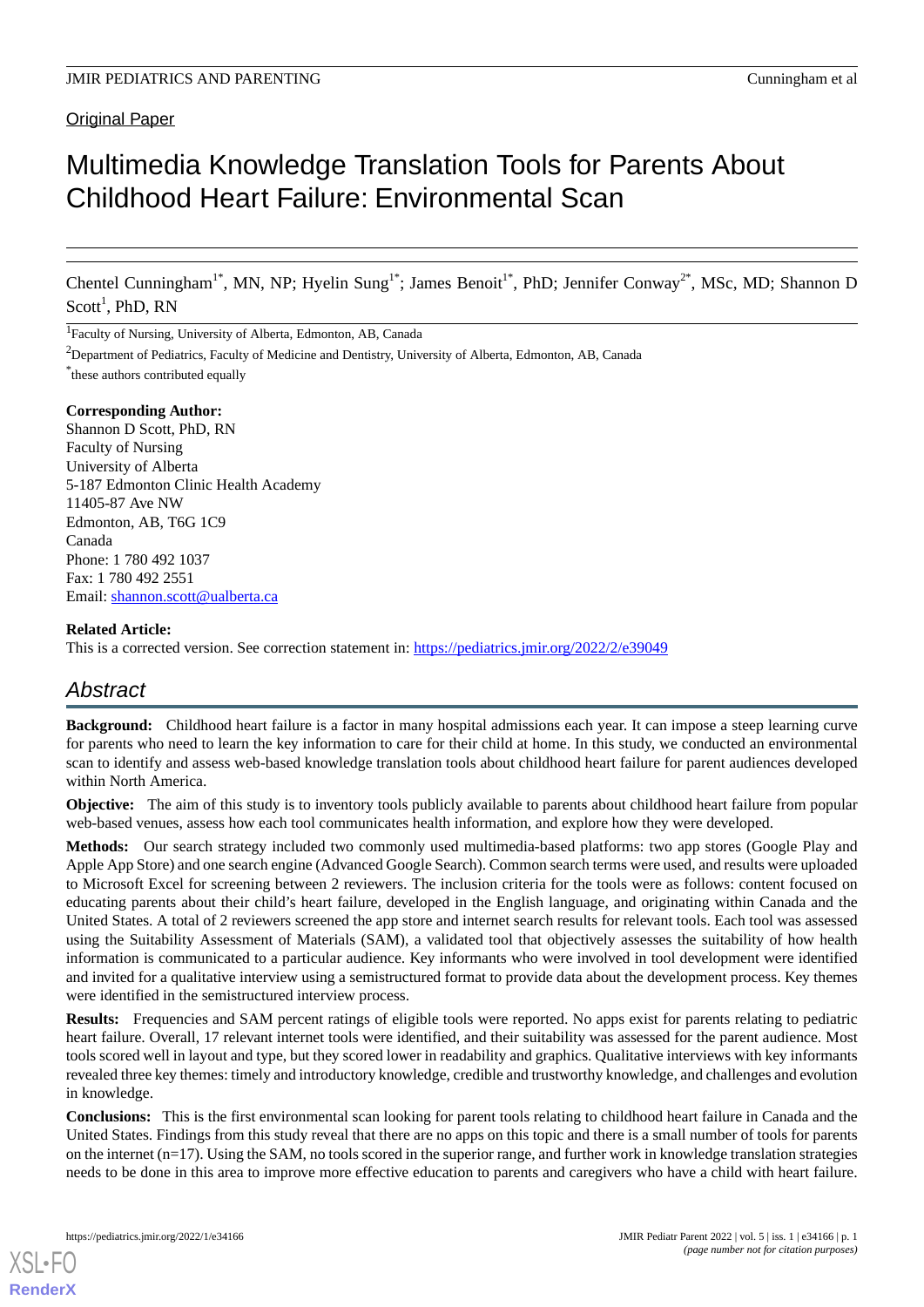These findings will inform the development of a new resource on children's heart failure that targets parents and caregiver audiences.

*(JMIR Pediatr Parent 2022;5(1):e34166)* doi: **[10.2196/34166](http://dx.doi.org/10.2196/34166)** 

#### **KEYWORDS**

environmental scan; pediatrics heart failure; parent audience; knowledge translation; web-based educational tools

## *Introduction*

## **Background**

Parents who have a child with heart failure need understandable and reliable knowledge. Approximately 11,000 to 14,000 annual pediatric hospitalizations in the United States are due to children's heart failure, with 87% of all initial cases diagnosed after an exacerbation in heart failure symptoms requiring invasive, life-saving medical intervention [[1](#page-6-0)]. Heart failure in children can invoke uncertainty, heighten stress levels, and impose a steep learning curve on parents.

Since the release of North American evidence-based guidelines [[2](#page-6-1)[,3](#page-6-2)], more children with heart failure have been surviving, and parents have been caring for them in the outpatient setting. Parents are in the unique position of being termed *proxy health information seekers*, as they require advanced and ongoing information to provide day-to-day management for their ill child [[4](#page-6-3)[,5](#page-7-0)]. Aside from their health care team, a source where parents rely heavily upon for health information to make daily decisions about their child's care is the internet [[5\]](#page-7-0). Parents who have children with chronic health conditions have identified they require adequate and appropriate information to care for their child [[6\]](#page-7-1). However, despite the call for this necessary information among parents, the literature still suggests that they feel generally unsupported in their quest for health information [[7\]](#page-7-2). Undoubtedly, this need exists for parents of children with heart failure given the scarce amount of literature on this topic.

Multimedia-based educational tools (eg, e-books, apps, videos, and whiteboard animations) posted on the internet are novel strategies that can fill this knowledge gap by providing easy to access educational content to parents and caregivers who need it [[8\]](#page-7-3). These tools have the ability to creatively accentuate evidence-based health information, resulting in better uptake by parent audiences [[9\]](#page-7-4). They positively influence learning styles by providing complex information that is palatable, relevant, and understandable [[10\]](#page-7-5). Knowledge translation tools have been created for parent audiences in other contexts and have been shown to provide understandable, accessible, and evidence-based knowledge that helps improve care [[11\]](#page-7-6). Multimedia-based knowledge translation tools have not been widely explored in the context of childhood heart failure. To date, there is currently no understanding of what web-based knowledge translation tools exist for parent audiences about pediatric heart failure and how they are rated in terms of how they communicate medical information to parent audiences.

#### **Objectives**

 $XS$  $\cdot$ FC **[RenderX](http://www.renderx.com/)**

Our research seeks to better understand what tools are currently available for parents who have a child with heart failure and to assess each tool's ability to enhance their knowledge. Therefore,

the aim of our study is to understand what publicly available educational tools are available to parents of children with heart failure on the web and app stores.

## *Methods*

#### **Overview**

The environmental scan (ES) methodology is used to scan the *scan the environment* in an organized manner for gray information pertaining to a specific topic or context [\[12](#page-7-7)]. Our ES was conducted in 4 stages searching Canadian and US-based educational tools for children's heart failure that targeted parental audiences in June 2020.

A multimedia tool was included if it (1) was developed in either Canada or the United States, (2) focused solely on children's heart failure content, (3) was developed in English language, and (4) targeted a parent or caregiver audience. Tools were only included if they were from Canada and the United States to preserve the feasibility of the study. Duplicate tools were excluded. Given the anticipated limitation in tools, a date range was not applied to the internet search to maximize our findings.

Data collection occurred in four separate phases: (1) app search, (2) internet search, (3) Suitability Assessment of Materials (SAM) evaluation, and (4) key informant interviews. Key informant interviewers serve to augment the findings of the search as they will provide richer detail about each resource's development process. [Multimedia Appendix 1](#page-6-4) outlines the screening process of the app and internet search.

#### **Ethics Approval**

As our study included a qualitative interview component with key informants, ethical approval was obtained from the University of Alberta Research Ethics Office (Pro00106559).

#### **Phase 1: App Search**

Two app stores (Apple App Store and Google Play) were searched using the broad layman search term *heart failure* by the primary researcher (CC). Using the same term, a second researcher (JB) used a web scraping search strategy to ensure comprehensiveness. Web scraping is the systematic process of using a web *bot* (or software agent) to produce more comprehensive search results [\[13](#page-7-8)]. Searches were limited in the advanced search function to either Canada or the United States, totaling 2 searches. Modeled after previous ES methods [[14\]](#page-7-9), only the first 50 apps from the Canadian and US search in each app store were archived for review. The primary reviewer (CC) complied all the internet and app results into Microsoft Excel spreadsheets for screening. Screening for eligibility was completed by the primary reviewer, and all data were verified independently by a second reviewer (HS) to ensure accuracy.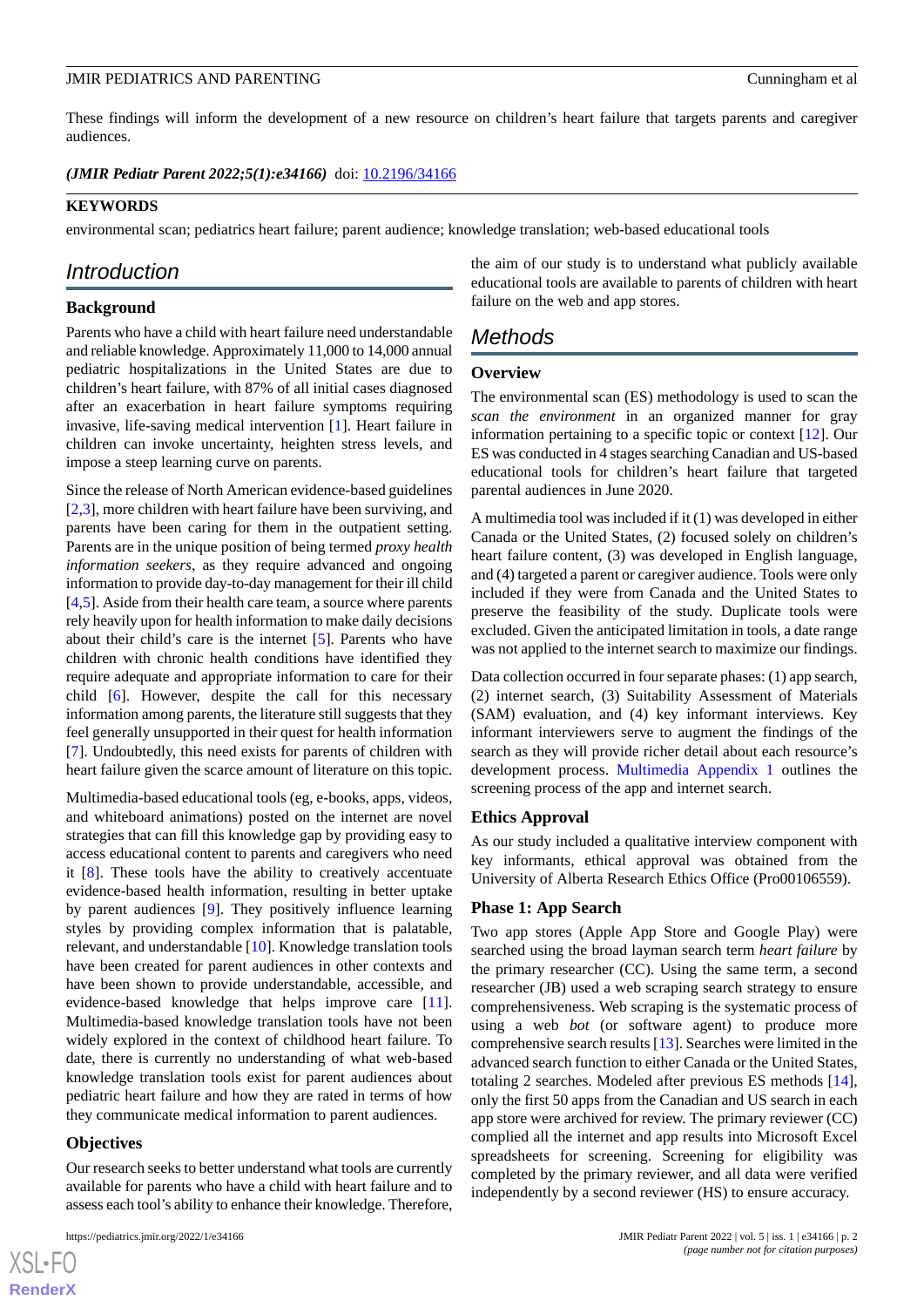#### **Phase 2: Internet Search**

The primary reviewer (CC) performed the search using three broad laymen's search terms in the *all these words* function of Google Advanced Search: (1) *child heart failure*, (2) *pediatric heart failure*, and (3) *child heart failure guidelines*. The primary reviewer ran each term separately for each country (eg, Canada or the United States), resulting in 6 separate searches. Other strategies to increase search results included disabling cookies and turning off personalization to help reduce search bias. Again, no date restriction was placed to maximize our search results. To keep the search feasible, the search was limited to English language tools and within Canada and the United States. Another reason to limit the search to any North American tools was to tailor our findings to apply to an educational tool we are developing about children's heart failure that will be used in this area.

Similar to other ES methods [\[12](#page-7-7)], the first 100 webpage results from each search string were archived using screenshots and uploaded into a Microsoft Excel spreadsheet for screening by two reviewers (CC and HS). Adapted from methods used for data extraction and screening in systematic review processes to avoid data extraction errors [[15\]](#page-7-10), CC completed the initial screen and data extraction, and HS verified all data line by line. All discrepancies in data extraction and relevancy were flagged and discussed between the 2 reviewers, with no disagreements needing to be brought forth to the senior author (SDS). To increase the quality and accuracy in data collection, CC (an experienced pediatric heart failure clinician) educated the second reviewer about children's heart failure [\[15](#page-7-10)]. All included internet educational tools were downloaded and examined in detail.

To prevent missing any relevant educational tools in the search process, the primary reviewer also consulted with a subject expert (JC) in the field of pediatric heart failure (eg, pediatric cardiologist) to review the list of screened websites, identifying any further relevant tools that may exist but were missed. An additional tool was identified by our subject expert (April 2020). This tool was posted to the web after the date of our initial search, and it was added to our relevant list of tools for health literacy appraisal.

Descriptive statistics and frequencies in Microsoft Excel were used to analyze the characteristics of both app and internet resources. A list of any relevant web-based tools in either the app or internet search was reported for the apps and web-based tools.

## **Phase 3: SAM**

All relevant internet and app resources that met the inclusion criteria were downloaded in full and scored independently by two reviewers (CC and HS) using the SAM scoresheet. The SAM assessment is a validated tool, developed by experts in health education for adults, that assesses the readability, usability, and suitability of health information [[16\]](#page-7-11). SAM evaluation can pinpoint specific strengths or deficiencies in educational materials or compare different education materials for specific patient populations and suggest areas of improvement or refinement  $[16]$  $[16]$ . This method of scoring has not been applied in the pediatric heart failure context but in

other pediatric contexts [[17,](#page-7-12)[18\]](#page-7-13). The original SAM scoring tool was developed by Doak et al [[16\]](#page-7-11) and was subsequently adapted with permission by Smith [\[19](#page-7-14)]. The version developed by Doak et al [[16\]](#page-7-11) includes 6 domains with 22 subfactors. The updated version by Smith [\[19](#page-7-14)] includes the 6 domains but with only 21 subfactors, omitting the scope evaluation within the content section. The modified version by Smith [\[19](#page-7-14)] was used, as the scope of this assessment was already tailored to include only tools about children's heart failure that specifically educated the parental audience.

A rating score was obtained from each assessment (not suitable=0, adequate=1, and superior=2). Scores were then transformed into percentages (percent ratings; eg, 0%-39%=not suitable material, 40%-69%=adequate material, and 70%-100%=superior material). A rating of not suitable would indicate that a web-based resource requires some refinement to make it more suitable for the intended audience, whereas a superior rating would indicate that no further refinements are needed and a high level of health literacy [[16\]](#page-7-11). Resources were not excluded from inclusion based on their SAM score, but rather the assessment was completed to provide a sense of the overall scope and quality of educational content that is available to parents who care for a child with heart failure. To ensure minimal bias in the review process [\[20](#page-7-15)], CC and HS both independently SAM rated each relevant educational tool, and then scores were disclosed and discussed. Any highly discrepant scores (>10 points difference) were discussed in detail among reviewers to understand the large variability in scores (eg, errors in scoring). Given the subjective nature of this scoring tool, an average overall rating between both reviewers for each domain was generated, giving an average SAM score for each resource.

#### **Phase 4: Key Informant Qualitative Interviews**

Key informant interviews were conducted to complement the SAM ratings and add depth about the characteristics, distribution, and development process of each tool. Interviews with key interviewees were conducted by CC who contacted organizations from the information provided on the webpage. To maximize the number of informant responses, 3 attempts were made to contact each key informant (n=17) either by phone or by the email provided on the tool's webpage. This approach was modeled after the method developed by Dillman [[21\]](#page-7-16) for achieving responsiveness in the context of surveys. All interviews were conducted and recorded using the Zoom video conference platform [\[22](#page-7-17)]. All interviews were live coded to allow for context and meaning to be present in the results [[23\]](#page-7-18). All participants provided written consent before the interview.

Data collection and analysis occurred iteratively, allowing for a more precise and purposeful process. The number of interviews achieved was not decided based on data saturation but on the positive responses accepting the invitation to participate in a qualitative interview by key informants who played an integral role in tool development.

Thematic analysis was used to synthesize and identify common themes among key informants described in the semistructured interviews. Thematic analysis was modeled after the study by Braun and Clarke [[24\]](#page-7-19). Outlined in their approach are four key stages: familiarization with the data, initial coding, searching

 $XS$  $\cdot$ FC **[RenderX](http://www.renderx.com/)**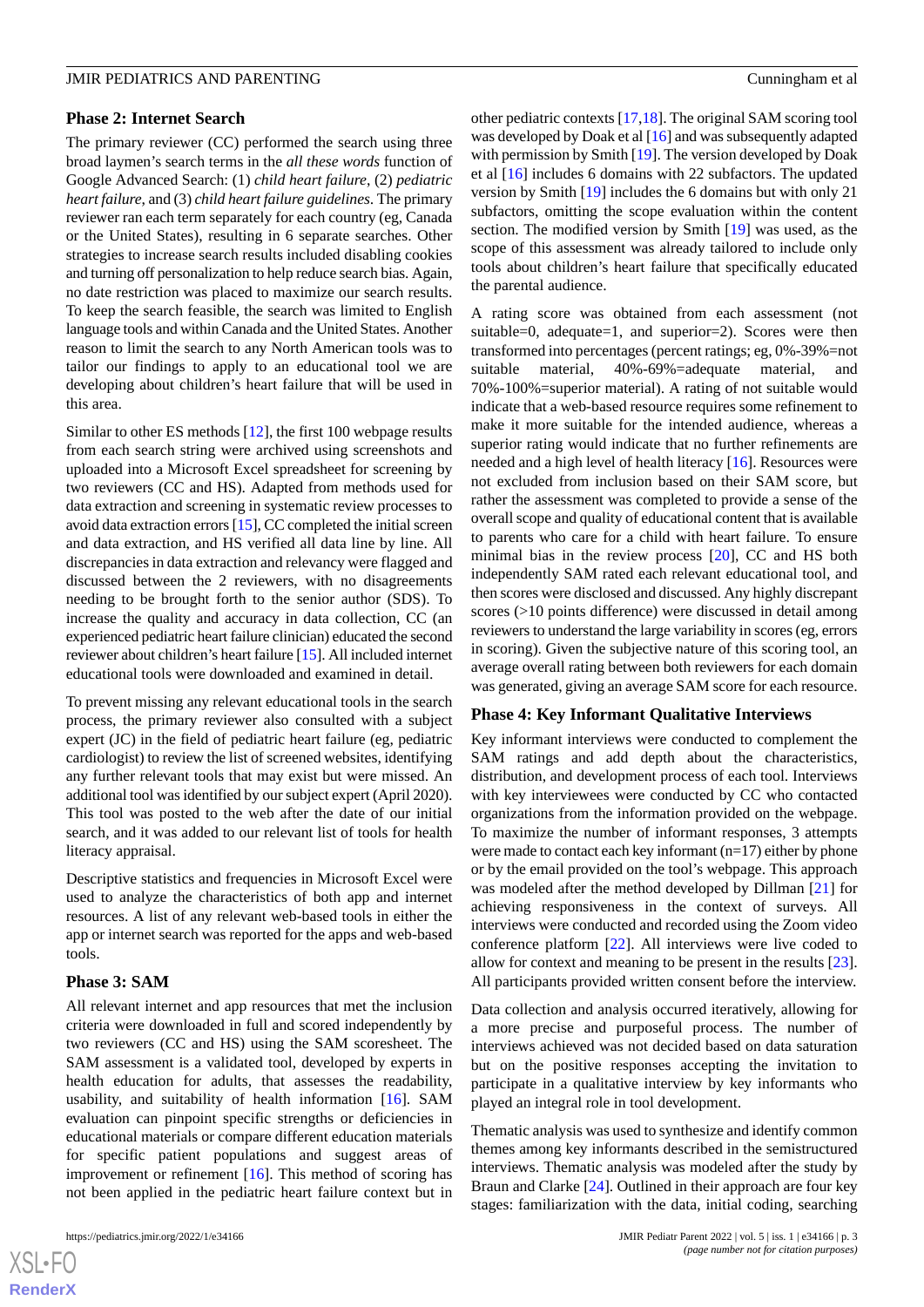for categories among the initial open codes, and constructing final major themes that best represented the data. A data-driven inductive approach was used to link the developed codes and themes to the data themselves  $[25]$  $[25]$ . The interviewer became immersed in the data through repeated listening of the recorded video interviews with live coding into summary tables. Codes remained genuine as they stayed as close to the participants' own words. Codes started more general and became more focused as they were grouped into categories and then major themes. All codes and videos were then re-examined to ensure consistency and accuracy of the interpretation.

## *Results*

## **Overview**

A detailed flowchart outlining the screening process is presented in [Multimedia Appendix 1.](#page-6-4) The screening and SAM ratings occurred over a 9-month period (July 2020 to March 2021).

## **Phase 1: App Search**

The app search was conducted in July 2020. In total, 112 apps were retrieved, 89 from the layman search strategy, and 24 additional from the scraper method. Unfortunately, no apps met the inclusion criteria, highlighting a knowledge gap in this platform for parents and caregivers about children's heart failure.

## **Phase 2: Internet Search**

The internet search was completed in August 2020. A combined total of 575 websites were retrieved across 6 search terms. Screening of the 455 websites occurred between two screeners (CC and HS). Details of the included web-based pediatric heart failure tools are shown in [Multimedia Appendix 2](#page-6-5). A total of 16 relevant tools met the inclusion criteria, 13 from the United States and 3 from Canada. An additional relevant tool from the United States was identified following consultation with a subject expert (JC) in the field of children's heart failure. This tool was not missed in the original search; it was developed and posted on the internet after August 2020. The most relevant internet tools were in the form of webpages (n=13) and handouts (n=3). The content for the relevant tools focused on a varying range of information (eg, general information, symptoms, treatment strategies, and testing).

## **Phase 3: SAM Evaluation Rating Scores**

The average overall SAM factor rating between the 2 reviewers ranged from a low suitability score of 38% (16/42) to a high score of 62% (26/42; [Multimedia Appendix 3\)](#page-6-6). The total possible SAM suitability scores were out of 42 (100%). No tool scored 100% (26/26). Overall, 15 tools' ratings were in the adequate range (40%-69%), and 2 tools'ratings were in the not suitable range (0%-39%). No tools scored within the superior range (70%-100%).

Each tool was scored individually according to each of the 6 SAM factors in each domain (eg, content, literacy demand, graphics, layout and typography, learning stimulation and motivation, and cultural appropriateness). Raw scores for each factor of the 17 tools were combined on each SAM factor, and a percentage score was calculated, demonstrating the overall current state of web-based tools included in this ES ([Multimedia](#page-6-7)

[Appendix 4](#page-6-7)). Overall, most of the tools had a higher reading level than recommended, averaging over a ninth-grade reading level (13/17, 76%). Layout and type scores were all within the superior range—typography (17/17, 100%), layout (10.5/17, 62%), and subheadings (7/17, 41%). In contrast, all graphic scores were in the not suitable range—cover graphics (12.5/17, 74%), type of illustrations (10.5/17, 62%), relevance of graphics (10.5/17, 62%), graphic explanation (17/17, 100%), and graphic caption (16/17, 94%).

## **Phase 4: Key Informant Interviews**

#### *Overview*

Key informant interviews were conducted between April and June 2021. Of the 17 relevant webpage educational tools, only 16 (94%) had contact information available. In addition, 1 tool only included a *customer support* tab as opposed to a contact tab (eg, Contact Us or phone number). When the customer support tab was clicked on, the researcher was directed to a generic table of contents related to the website with no further contact information provided. After 3 attempts, 41% (7/17) of the organizations did not respond. In addition, 29% (5/17) of the organizations declined an interview with the rationale that their tool was developed by an outside vendor  $(n=4)$  or that the individual who made the tool was no longer employed at the organizations (n=1). Of the key informants who agreed to an interview, an average of 2 attempts were made before a response was received. Of the 17 key organizations, 4 (24%) agreed to participate in a qualitative interview. Moreover, 3 interviews had 1 participant, and the fourth interview had 3 participants. From all 4 interviews, interviewees were either medical professionals (n=4) or employed in leadership roles within the organization (n=2; eg, manager or director).

In total, 3 major themes arose from the semistructured qualitative interviews, which focused on the content, knowledge distribution and development process, and perceived impact. These three major themes are as follows: timely and introductory knowledge, credible and trustworthy knowledge, and challenges or evolution. Interviews were assigned a reference marker (eg, I2) for quotes present in support of the themes identified in our results.

## *Timely Introductory Knowledge*

Participants in this study agreed that the knowledge included in their tools was very timely and focused more on the introductory phase, meaning that this tool was typically used shortly after the child was diagnosed with heart failure. However, participants did express that this tool could be provided to parents at times when they needed a review of the information. A participant explicitly stated, "the tool is mostly intended to be given at diagnosis but can be distributed for a refresher if needed" [I4].

Another participant highlighted that they also revise or add content to their tool based on trends from social media posts or parent inquiries to their foundation, highlighting that their tool was timely by addressing current parent questions, "Content in the tool is based on social media posts" [I1].

 $XSI - F($ **[RenderX](http://www.renderx.com/)**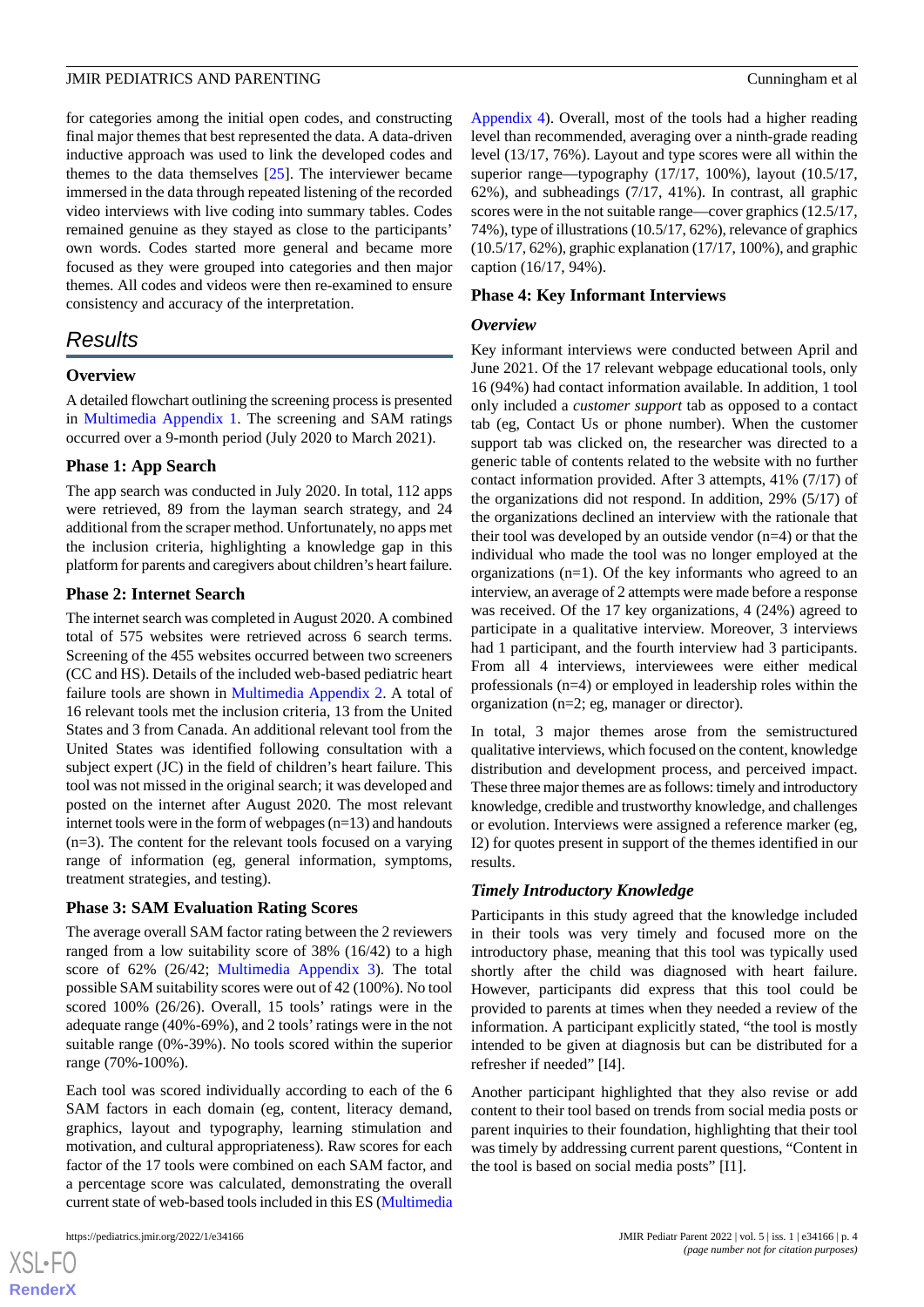To also ensure that parents were not overloaded with too much information at the time of diagnosis, other key informants strategically placed knowledge in small chunks to avoid overwhelming parents. This was highlighted with the quote: "From our parent meetings, parents prefer knowledge in bite-size pieces" [I4]. This was a strategy that allowed parents to build on their knowledge rather than try to learn it all at once, demonstrating that key informants were aware of the huge learning curve that happens with parents who are in this situation.

## *Credible and Trustworthy Knowledge*

All the participants in the interviews described the information presented in their tools as evidence-based. A participant shared that "guidelines are biggest go-to for information" [I2], meaning that they drew most of their information from published peer-reviewed material, along with some anecdotal knowledge from years of clinical experience. A second participant also confirmed that their tool was also "most based off medical guidelines" [I2 and I4].

Participants indicated that their information was mostly distributed in the hospital setting despite being posted on the web. They indicated that their information could be handed out in the form of printouts or families can be shown how to access digital or multimedia tools that were posted on their hospital webpage or reputable organization by hospital staff on the parent's mobile device. A participant stated:

*I share the website with the parent using their phone. They search on their phone, and I confirm it is the correct website. This is so they can find the information in the future.* [I4]

## *Challenges and Evolution in Knowledge*

Despite the good intentions of health care professionals to share complex knowledge with parents in easier-to-understand formats, this piece is complex and presents challenges. Some of the challenges were issues related to the web-based sharing of information. A challenge that inherently comes with web-based knowledge sharing is optimizing search engines. A participant shared that their organization is working with the Google search engine as they acknowledged that their tool is not easily found on the first few pages of results, affecting the reach to their intended parent audience. They highlighted that they are "working with Google to improve their search optimization so parents can find their tools" [I4].

Another challenge faced by developers of the tools in our interviews is that the tools often do not include credible references, making it difficult for parents to discern whether the information is evidence-based. A participant acknowledged this, saying that "we do not include the references in our tools we distribute to families" [I3].

An additional challenge outlined in the interviews was related to having the tools available in only the English language when there are families where English is not their first language. This posed a challenge to the health care providers in the interviews because they felt that perhaps their tool was not as effective at translating that critical knowledge. At times, a participant stated that they would have to spend more time with the parents to ensure they understood the material because they could not read or write in the English language. A participant expressed, "Our Center has a large population of individuals fluent in Spanish. There are times we have read the pamphlets to families because they could not read English themselves" [I4].

The last challenge that participants outlined was making the time for refinements or updates to their tools. A participant described, "Heart failure is a complex disease so we are always looking to refine our tools." [I2]. All participants acknowledged that they do not have regular set time intervals for editing and updating their tools. They all typically completed this task when they "thought about it" or when clinical practice changes occurred (I1, I2, I3, and I4). Some of the participants work with others who could alert them when updates were needed (eg, nursing staff or family comments) or simply relied on memory to update the documents.

## *Discussion*

## **Principal Findings**

This is the first ES to conduct a search for internet sources for parent audiences relating to children's heart failure within North America. First, our ES identified that no apps exist on this topic, highlighting a significant knowledge gap for parents who are trying to seek information from this digital platform. Furthermore, our research highlighted that 17 web-based tools about children's heart failure exist tools and were assessed to be adequate using SAM percent ratings.

We have highlighted that a modest number of relevant educational tools exist from our internet search  $(n=17)$ , with varying degrees of content and health literacy for parent audiences. Notably, 88% (15/17) of the tools found appeared to be developed by clinicians for parents, instead of having parents actively involved in the development process. There were 2 tools that involved parent recommendations and feedback from a parent advisory group but were not created using parent experience evidence. Given the complexity of health journeys for families who have a child with heart failure, there is a critical need and gap to develop a tool based on parents' lived experience to help deliver tools that are relevant and applicable to parent needs.

Of the relevant internet-based parent tools, no tool scored in the superior range, highlighting that work in the area of health communication and literacy could be improved upon. Most tools scored lower in the summary and review subsection, literacy subsection, and overall graphics section. Improving on these key aspects will provide parents, especially parents with lower literacy skills, information that is easier to understand with improved repetition of key information. However, the field of pediatric cardiology poses its own unique challenge in that this field contains many words with  $>2$  to 3 syllables (eg, echocardiogram or cardiomyopathy). This aspect undoubtedly played a factor that increased the reading level and reduced the score in many of the tools. One of the key informants in the qualitative interviews highlighted their process for dealing with complex medical language to ensure that language was

```
XSL•FO
RenderX
```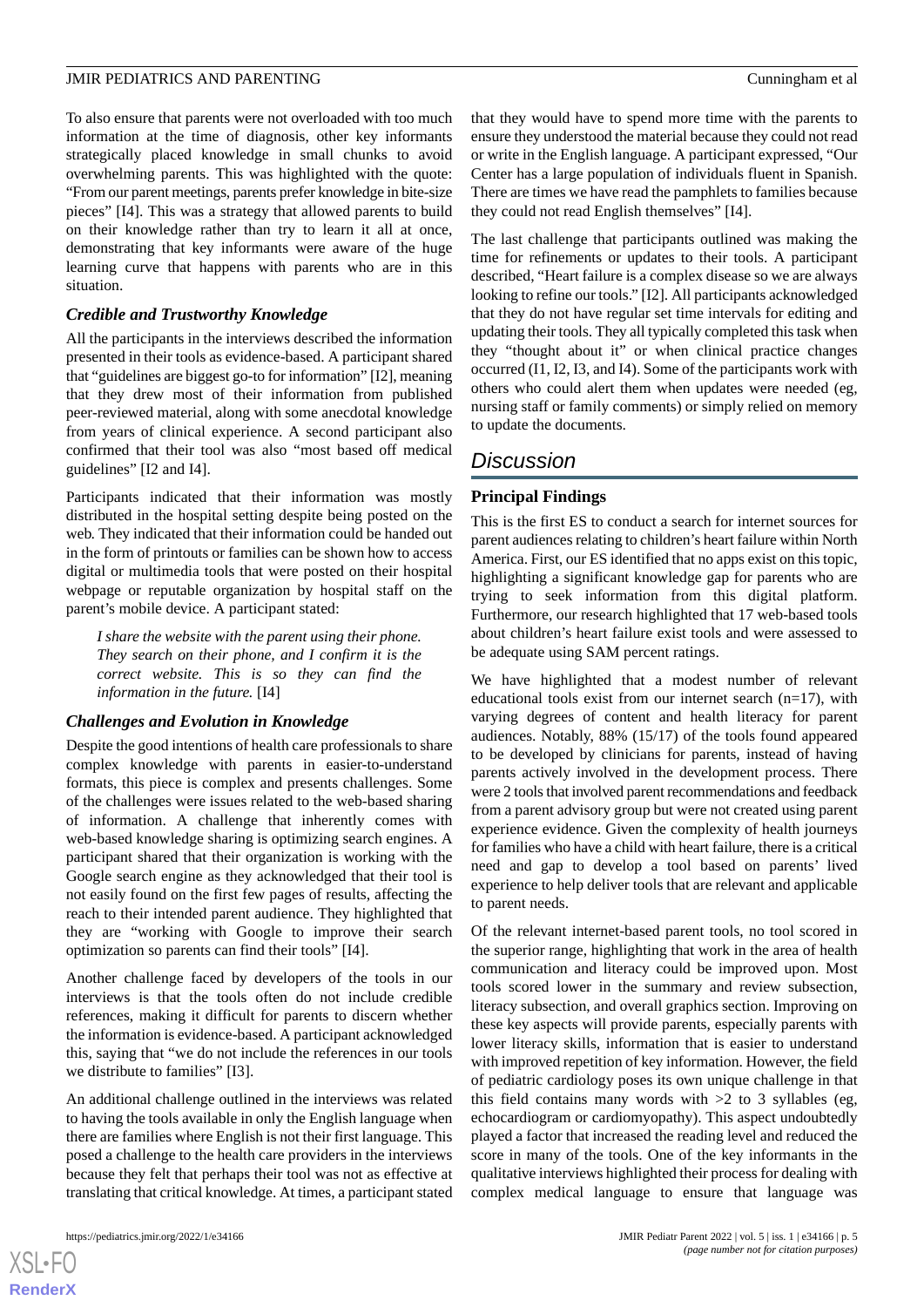consistent, well defined in simpler terms, and providing information in *bite-size pieces* for parents and caregivers to enhance their uptake.

In the category of graphics, SAM scores identified that major refinements are needed in this area. An explanation for this lower score was that all relevant tools were website based and it was difficult to score these tools in relation to a *graphic cover* as suggested in the tools' instructions. The recommended illustrations that Doak et al [[16\]](#page-7-11) outlined in their tool stated that simple line drawings can promote *realism* without distracting the details. As noted, this tool was developed in 1996 and intended mostly for print materials, so reviewers acknowledge that technology has advanced to include more digitalized, web-based infographics that can be just as impactful as line drawings. Infographics in today's educational materials involve simpler computer infographics with more vivid, crisp colors that attracts the reader's attention. Perhaps, updating of the assessment tool to include those aspects would have scored a few of the tools in the superior range, as reviewers found some of the graphics to be well done.

It is imperative that we improve knowledge translation strategies to improve the health literacy of parents and caregivers who care for children with heart failure in the home environment. Knowledge translation strategies that include parents as cocreators bring their unique perspective or lived experience that will improve uptake and understanding, as families in similar contexts will likely share similar knowledge needs [[26\]](#page-7-21). When parents have a lack of understanding toward treatments or health conditions, worse outcomes occur in children's health [[27\]](#page-7-22). One way to mitigate these poor outcomes is to have robust health information available on the internet, and in alternative formats, that is based on research knowledge and parental lived experience. This is done through the avenues of improving parental and caregiver knowledge bases to make better decisions, reducing parental stress levels and invoking improved conversations with their child's health provider through questions [\[28](#page-7-23),[29\]](#page-7-24). In addition, when clinicians are armed with credible and effective sources of information that can be easily shared with their parent audience, better relationships will result as parents will have more confidence in their health care provider.

As all tools did not include evidence-based references to indicate that they were developed from peer-reviewed research, the average parent would have difficulty discerning if the material from any of the tools were credible or even evidence-based. Recent published literature has demonstrated that a large portion of parents who searched the internet had difficulty discerning if the literature they found was from a credible source; furthermore, they were not confident in bringing it to a trusted health care professional [\[29](#page-7-24)]. Even more troubling is the fact that parents will make health decisions based on the information they find on the internet  $[28]$  $[28]$ , which may or may not be based on the most credible sources. Despite clinicians'good intentions of simplifying information to parents by not citing the source of their information, diligently citing evidence where they derived the material may relieve the stress of parents trying to discern whether the tool is evidence-based material.

 $XS$  $\cdot$ FC **[RenderX](http://www.renderx.com/)**

## **Limitations**

As this search was conducted in July 2020, it is possible that more tools are now available to parents and caregivers or that the current tools scored in our search have now been updated to reflect different or enhanced content. As we know, the internet and app stores are rapidly adding more content or updating existing materials daily. Our search was only a snapshot in time and would be difficult to replicate the same results.

A limitation of our search was the use of only a single search engine (Google) to provide results, which may have exposed our results to an element of search bias. Published literature on search engines, such as Google, has suggested that theories relating to filter bubbles or personalized algorithms can change results based on who searches for health information [[30-](#page-7-25)[32\]](#page-8-0). Although we took steps to reduce this bias, by deleting cookies and turning off personalization, this is not a perfect process. Another solution would be to use engines, in addition to Google, in the web-based search process to provide more robust results.

Although the scoring of health information was performed using a validated SAM instrument, limitations still remain. We noticed that updates to the tool may be required in some sections that scored lower (eg, type of illustration) as the tool gave a higher score for simple adult-appropriate line drawings that are not congruent with today's color infographics that can be generated from graphic artists. Current graphics are now designed as colorful infographics and characters, rather than simple line drawings or sketches, which the authors thought to be distracting. Scoring methods indicate that line drawings provide the least amount of distraction  $[16]$  $[16]$ . There would have been an improvement in scores if the tool had been updated to include simple computer infographics that are now commonly designed in current educational materials.

In addition, the 2 reviewers found the culture section in the instrument very difficult to score. This was evidenced by the similarity and lack of variability of scores. Culture within the context of children's heart failure was very difficult to define within the context of pediatric heart failure solely based on a web-based tool or handout. Perhaps more detailed instructions and a definition for culture could be provided, making it more user-friendly. We did find that most graphics included varying types of races and genders among the photos of parents and children. Perhaps if there were tools included in video format, culture scores would vary more as there would be an increased presence of tone and gender role presentations.

#### **Conclusions**

This ES sought to explore what multimedia educational information or tools existed on the internet and within app stores for parent audiences about children's heart failure. From our search, we found 17 parent tools and no apps relating to children's heart failure that were developed in Canada and the United States. This highlights a gap in knowledge for parents who prefer this type of web-based content for learning about this important topic. Using SAM scoring, most web-based tools scored overall in the adequate range, meaning that they were adequate to teach parents, but there are some key improvements, especially in reading level and graphics, that can be made to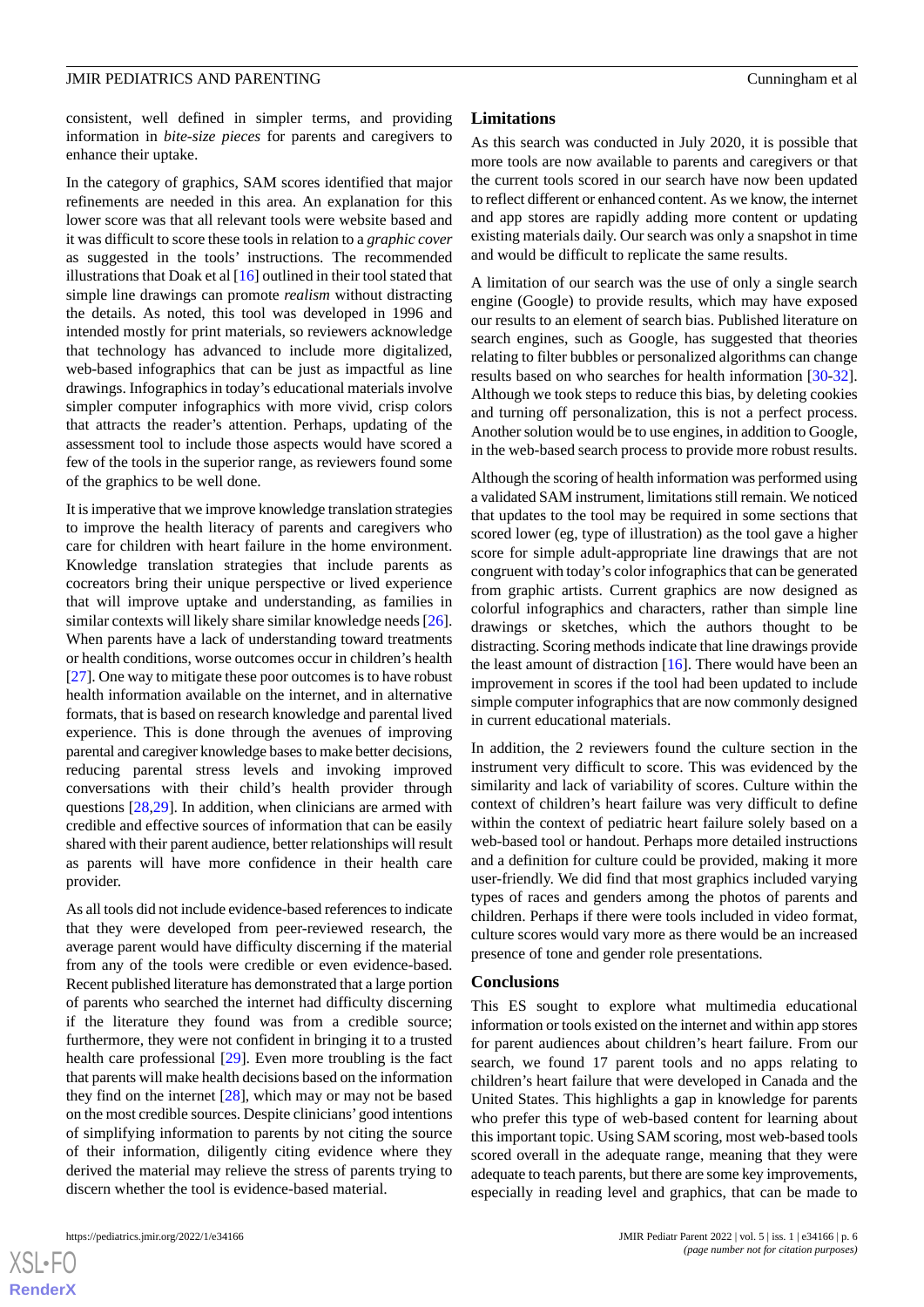maximize their educational effectiveness. The qualitative interviews with key informants who developed the tools highlight three key themes: timely introductory knowledge, credible and trustworthy knowledge, and challenges and points

in how organizations plan to evolve this knowledge in the future. Further research is required to evaluate the effectiveness of such parent-targeted tools and their impact on parents' ability to learn and care for these children more confidently in the home setting.

## **Acknowledgments**

CC has been funded for this research through the generous support of Stollery Children's Hospital Foundation through the Women's and Children's Health Research Institute (WCHRI). The senior author and primary supervisor (SDS) is supported and funded by the Canadian Research Chair for Knowledge Translation Research in Child Health. SDS is also a distinguished researcher supported by the Stollery Children's Hospital Foundation. JB is supported by a WCHRI Postdoctoral Fellowship award that has been funded through the generous support of the Stollery Children's Hospital Foundation through WCHRI.

The authors would also like to acknowledge all the developers of each tool for taking the time to share their experiences with tool development.

## **Authors' Contributions**

CC and SDS led the design of the study, and CC was the primary reviewer and drafted the manuscript. SDS contributed to the design of the study with her vast experience in this area and provided revisions on the draft manuscript. HS was the secondary reviewer and evaluator of the relevant app and internet resources. JB, who has expertise in internet searches, completed the web scraper app search. JC was the substantive expert who reviewed the search results, made suggestions for an additional resource, and provided feedback for the manuscript.

## <span id="page-6-4"></span>**Conflicts of Interest**

None declared.

## **Multimedia Appendix 1**

<span id="page-6-5"></span>Screening of apps and web-based tools. [[DOCX File , 40 KB](https://jmir.org/api/download?alt_name=pediatrics_v5i1e34166_app1.docx&filename=4b12b2c204ef821bc3e2281245c71b60.docx)-[Multimedia Appendix 1\]](https://jmir.org/api/download?alt_name=pediatrics_v5i1e34166_app1.docx&filename=4b12b2c204ef821bc3e2281245c71b60.docx)

## <span id="page-6-6"></span>**Multimedia Appendix 2**

List of included web-based pediatric heart failure tools (n=17). [[DOCX File , 16 KB](https://jmir.org/api/download?alt_name=pediatrics_v5i1e34166_app2.docx&filename=6ae90c7b9cbd2cb4f0f2bdd7f7c568bb.docx)-[Multimedia Appendix 2\]](https://jmir.org/api/download?alt_name=pediatrics_v5i1e34166_app2.docx&filename=6ae90c7b9cbd2cb4f0f2bdd7f7c568bb.docx)

## <span id="page-6-7"></span>**Multimedia Appendix 3**

Average overall Suitability Assessment of Materials percent rating for individual web-based tools. [[DOCX File , 14 KB](https://jmir.org/api/download?alt_name=pediatrics_v5i1e34166_app3.docx&filename=ae80bdc19157998912a5027a9ba6dd35.docx)-[Multimedia Appendix 3\]](https://jmir.org/api/download?alt_name=pediatrics_v5i1e34166_app3.docx&filename=ae80bdc19157998912a5027a9ba6dd35.docx)

## <span id="page-6-0"></span>**Multimedia Appendix 4**

Combined average Suitability Assessment of Materials percent rating score for all web-based tools (n=17) categorized by domain. [[DOCX File , 15 KB](https://jmir.org/api/download?alt_name=pediatrics_v5i1e34166_app4.docx&filename=422dab31c3e5d721aeab431a613569a6.docx)-[Multimedia Appendix 4\]](https://jmir.org/api/download?alt_name=pediatrics_v5i1e34166_app4.docx&filename=422dab31c3e5d721aeab431a613569a6.docx)

## <span id="page-6-1"></span>**References**

- <span id="page-6-2"></span>1. Rossano JW, Kim JJ, Decker JA, Price JF, Zafar F, Graves DE, et al. Prevalence, morbidity, and mortality of heart failure-related hospitalizations in children in the United States: a population-based study. J Card Fail 2012 Jun;18(6):459-470. [doi: [10.1016/j.cardfail.2012.03.001](http://dx.doi.org/10.1016/j.cardfail.2012.03.001)] [Medline: [22633303](http://www.ncbi.nlm.nih.gov/entrez/query.fcgi?cmd=Retrieve&db=PubMed&list_uids=22633303&dopt=Abstract)]
- <span id="page-6-3"></span>2. Kirk R, Dipchand AI, Rosenthal DN, Addonizio L, Burch M, Chrisant M, et al. The international society for heart and lung transplantation guidelines for the management of pediatric heart failure: executive summary. [Corrected]. J Heart Lung Transplant 2014 Sep;33(9):888-909. [doi: [10.1016/j.healun.2014.06.002\]](http://dx.doi.org/10.1016/j.healun.2014.06.002) [Medline: [25110323](http://www.ncbi.nlm.nih.gov/entrez/query.fcgi?cmd=Retrieve&db=PubMed&list_uids=25110323&dopt=Abstract)]
- 3. Kantor PF, Lougheed J, Dancea A, McGillion M, Barbosa N, Chan C, Children's Heart Failure Study Group. Presentation, diagnosis, and medical management of heart failure in children: Canadian Cardiovascular Society guidelines. Can J Cardiol 2013 Dec;29(12):1535-1552. [doi: [10.1016/j.cjca.2013.08.008](http://dx.doi.org/10.1016/j.cjca.2013.08.008)] [Medline: [24267800\]](http://www.ncbi.nlm.nih.gov/entrez/query.fcgi?cmd=Retrieve&db=PubMed&list_uids=24267800&dopt=Abstract)
- 4. Reifegerste D, Blech S, Dechant P. Understanding information seeking about the health of others: applying the comprehensive model of information seeking to proxy online health information seeking. J Health Commun 2020 Feb 01;25(2):126-135. [doi: [10.1080/10810730.2020.1716280](http://dx.doi.org/10.1080/10810730.2020.1716280)] [Medline: [32009552\]](http://www.ncbi.nlm.nih.gov/entrez/query.fcgi?cmd=Retrieve&db=PubMed&list_uids=32009552&dopt=Abstract)

[XSL](http://www.w3.org/Style/XSL)•FO **[RenderX](http://www.renderx.com/)**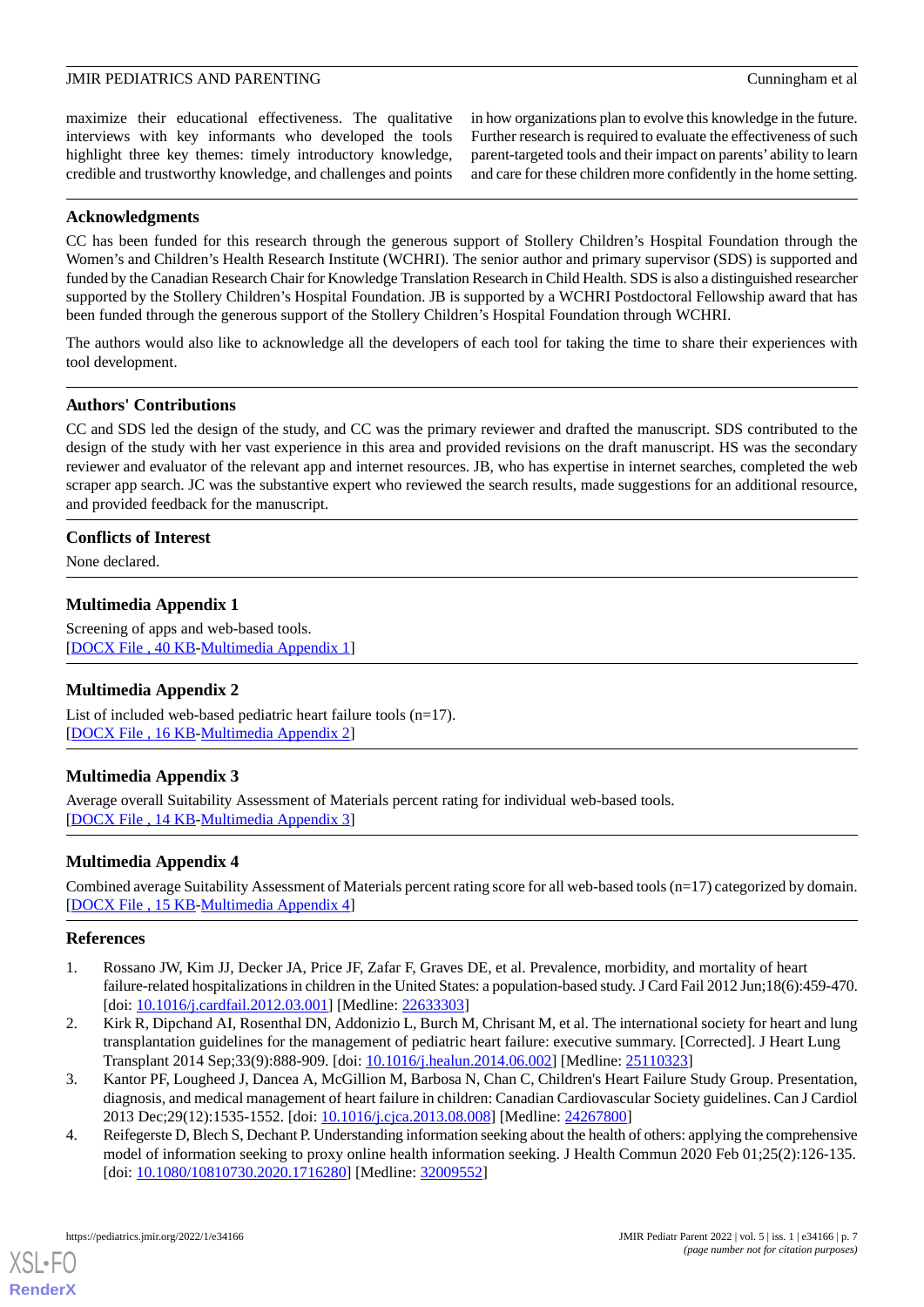- <span id="page-7-0"></span>5. Kubb C, Foran HM. Online health information seeking by parents for their children: systematic review and agenda for further research. J Med Internet Res 2020 Aug 25;22(8):e19985 [[FREE Full text](https://www.jmir.org/2020/8/e19985/)] [doi: [10.2196/19985\]](http://dx.doi.org/10.2196/19985) [Medline: [32840484\]](http://www.ncbi.nlm.nih.gov/entrez/query.fcgi?cmd=Retrieve&db=PubMed&list_uids=32840484&dopt=Abstract)
- <span id="page-7-2"></span><span id="page-7-1"></span>6. Fisher HR. The needs of parents with chronically sick children: a literature review. J Adv Nurs 2001 Nov;36(4):600-607. [doi: [10.1046/j.1365-2648.2001.02013.x](http://dx.doi.org/10.1046/j.1365-2648.2001.02013.x)] [Medline: [11703555](http://www.ncbi.nlm.nih.gov/entrez/query.fcgi?cmd=Retrieve&db=PubMed&list_uids=11703555&dopt=Abstract)]
- 7. Smith J, Cheater F, Bekker H. Parents' experiences of living with a child with a long-term condition: a rapid structured review of the literature. Health Expect 2015 Aug;18(4):452-474 [[FREE Full text](https://doi.org/10.1111/hex.12040)] [doi: [10.1111/hex.12040\]](http://dx.doi.org/10.1111/hex.12040) [Medline: [23311692](http://www.ncbi.nlm.nih.gov/entrez/query.fcgi?cmd=Retrieve&db=PubMed&list_uids=23311692&dopt=Abstract)]
- <span id="page-7-4"></span><span id="page-7-3"></span>8. Stevenson I. Tool, tutor, environment or resource: exploring metaphors for digital technology and pedagogy using activity theory. Comput Edu 2008 Sep;51(2):836-853. [doi: [10.1016/j.compedu.2007.09.001\]](http://dx.doi.org/10.1016/j.compedu.2007.09.001)
- <span id="page-7-5"></span>9. Archibald M, Scott SD, Hartling L. Mapping the waters: a scoping review of the use of visual arts in pediatric populations with health conditions. Arts Health 2013 Jan 29;6(1):5-23. [doi: [10.1080/17533015.2012.759980\]](http://dx.doi.org/10.1080/17533015.2012.759980)
- <span id="page-7-6"></span>10. Archibald MM, Scott SD. Learning from usability testing of an arts-based knowledge translation tool for parents of a child with asthma. Nurs Open 2019 Oct;6(4):1615-1625 [\[FREE Full text\]](https://doi.org/10.1002/nop2.369) [doi: [10.1002/nop2.369\]](http://dx.doi.org/10.1002/nop2.369) [Medline: [31660190\]](http://www.ncbi.nlm.nih.gov/entrez/query.fcgi?cmd=Retrieve&db=PubMed&list_uids=31660190&dopt=Abstract)
- <span id="page-7-7"></span>11. Reid K, Hartling L, Ali S, Le A, Norris A, Scott SD. Development and usability evaluation of an art and narrative-based knowledge translation tool for parents with a child with pediatric chronic pain: multi-method study. J Med Internet Res 2017 Dec 14;19(12):e412 [\[FREE Full text\]](https://www.jmir.org/2017/12/e412/) [doi: [10.2196/jmir.8877\]](http://dx.doi.org/10.2196/jmir.8877) [Medline: [29242180](http://www.ncbi.nlm.nih.gov/entrez/query.fcgi?cmd=Retrieve&db=PubMed&list_uids=29242180&dopt=Abstract)]
- <span id="page-7-8"></span>12. Modanloo S, Stacey D, Dunn S, Choueiry J, Harrison D. Parent resources for early childhood vaccination: an online environmental scan. Vaccine 2019 Dec 03;37(51):7493-7500. [doi: [10.1016/j.vaccine.2019.09.075\]](http://dx.doi.org/10.1016/j.vaccine.2019.09.075) [Medline: [31590931\]](http://www.ncbi.nlm.nih.gov/entrez/query.fcgi?cmd=Retrieve&db=PubMed&list_uids=31590931&dopt=Abstract)
- <span id="page-7-9"></span>13. Glez-Peña D, Lourenço A, López-Fernández H, Reboiro-Jato M, Fdez-Riverola F. Web scraping technologies in an API world. Brief Bioinform 2014 Sep;15(5):788-797. [doi: [10.1093/bib/bbt026](http://dx.doi.org/10.1093/bib/bbt026)] [Medline: [23632294\]](http://www.ncbi.nlm.nih.gov/entrez/query.fcgi?cmd=Retrieve&db=PubMed&list_uids=23632294&dopt=Abstract)
- <span id="page-7-10"></span>14. Donnelly KZ, Thompson R. Medical versus surgical methods of early abortion: protocol for a systematic review and environmental scan of patient decision aids. BMJ Open 2015 Jul 14;5(7):e007966 [\[FREE Full text\]](https://bmjopen.bmj.com/lookup/pmidlookup?view=long&pmid=26173718) [doi: [10.1136/bmjopen-2015-007966\]](http://dx.doi.org/10.1136/bmjopen-2015-007966) [Medline: [26173718](http://www.ncbi.nlm.nih.gov/entrez/query.fcgi?cmd=Retrieve&db=PubMed&list_uids=26173718&dopt=Abstract)]
- <span id="page-7-11"></span>15. Mathes T, Klaßen P, Pieper D. Frequency of data extraction errors and methods to increase data extraction quality: a methodological review. BMC Med Res Methodol 2017 Nov 28;17(1):152 [[FREE Full text\]](https://bmcmedresmethodol.biomedcentral.com/articles/10.1186/s12874-017-0431-4) [doi: [10.1186/s12874-017-0431-4](http://dx.doi.org/10.1186/s12874-017-0431-4)] [Medline: [29179685](http://www.ncbi.nlm.nih.gov/entrez/query.fcgi?cmd=Retrieve&db=PubMed&list_uids=29179685&dopt=Abstract)]
- <span id="page-7-12"></span>16. Doak CC, Doak LG, Root JH. Teaching patients with low literacy skills. Am J Nurs 1996;96(12):16M. [doi: [10.1097/00000446-199612000-00022](http://dx.doi.org/10.1097/00000446-199612000-00022)]
- <span id="page-7-13"></span>17. Morowatisharifabad M, Yoshany N, Sharma M, Bahri N, Jambarsang S. Readability and suitability assessment of educational materials in promoting the quality of life for postmenopausal women. Prz Menopauzalny 2020 Jul;19(2):80-89 [\[FREE Full](https://doi.org/10.5114/pm.2020.97850) [text](https://doi.org/10.5114/pm.2020.97850)] [doi: [10.5114/pm.2020.97850\]](http://dx.doi.org/10.5114/pm.2020.97850) [Medline: [32802018](http://www.ncbi.nlm.nih.gov/entrez/query.fcgi?cmd=Retrieve&db=PubMed&list_uids=32802018&dopt=Abstract)]
- <span id="page-7-15"></span><span id="page-7-14"></span>18. Tian C, Champlin S, Mackert M, Lazard A, Agrawal D. Readability, suitability, and health content assessment of web-based patient education materials on colorectal cancer screening. Gastrointest Endosc 2014 Aug;80(2):284-290. [doi: [10.1016/j.gie.2014.01.034\]](http://dx.doi.org/10.1016/j.gie.2014.01.034) [Medline: [24674352\]](http://www.ncbi.nlm.nih.gov/entrez/query.fcgi?cmd=Retrieve&db=PubMed&list_uids=24674352&dopt=Abstract)
- <span id="page-7-16"></span>19. Smith S. Suitability assessment of materials for evaluation of health-related information for adults. Practice Development, Inc. 2008. URL: <http://aspiruslibrary.org/literacy/sam.pdf> [accessed 2020-06-30]
- <span id="page-7-18"></span><span id="page-7-17"></span>20. Waffenschmidt S, Knelangen M, Sieben W, Bühn S, Pieper D. Single screening versus conventional double screening for study selection in systematic reviews: a methodological systematic review. BMC Med Res Methodol 2019 Jun 28;19(1):132 [[FREE Full text](https://bmcmedresmethodol.biomedcentral.com/articles/10.1186/s12874-019-0782-0)] [doi: [10.1186/s12874-019-0782-0\]](http://dx.doi.org/10.1186/s12874-019-0782-0) [Medline: [31253092](http://www.ncbi.nlm.nih.gov/entrez/query.fcgi?cmd=Retrieve&db=PubMed&list_uids=31253092&dopt=Abstract)]
- <span id="page-7-19"></span>21. Dillman D. Mail and Internet Surveys: The Tailored Design Method. 2nd Edition. Hoboken, New Jersey, United States: John Wiley & Sons, Inc; 1999:22-23.
- <span id="page-7-20"></span>22. Chiasserini CF. Video teleconferencing. Comput Commun 1984 Apr;7(2):97. [doi: [10.1016/0140-3664\(84\)90140-3](http://dx.doi.org/10.1016/0140-3664(84)90140-3)]
- <span id="page-7-21"></span>23. Parameswaran UD, Ozawa-Kirk JL, Latendresse G. To live (code) or to not: a new method for coding in qualitative research. Qual Soc Work 2019 Apr 20;19(4):630-644. [doi: [10.1177/1473325019840394](http://dx.doi.org/10.1177/1473325019840394)]
- <span id="page-7-22"></span>24. Braun V, Clarke V. Using thematic analysis in psychology. Qual Res Psychol 2006 Jan;3(2):77-101. [doi: [10.1191/1478088706qp063oa](http://dx.doi.org/10.1191/1478088706qp063oa)]
- 25. Willig C. The Sage Handbook of Qualitative Research in Psychology. 2nd Edition. Thousand Oaks, CA: Sage Publications; 2017:17-37.
- <span id="page-7-24"></span><span id="page-7-23"></span>26. Shieh C, Hosei B. Printed health information materials: evaluation of readability and suitability. J Community Health Nurs 2008;25(2):73-90. [doi: [10.1080/07370010802017083\]](http://dx.doi.org/10.1080/07370010802017083) [Medline: [18449833\]](http://www.ncbi.nlm.nih.gov/entrez/query.fcgi?cmd=Retrieve&db=PubMed&list_uids=18449833&dopt=Abstract)
- 27. Lee HY, Zhou AQ, Lee RM, Dillon AL. Parents' functional health literacy is associated with children's health outcomes: implications for health practice, policy, and research. Child Youth Serv Rev 2020 Mar;110:104801. [doi: [10.1016/j.childyouth.2020.104801\]](http://dx.doi.org/10.1016/j.childyouth.2020.104801)
- <span id="page-7-25"></span>28. Kasparian NA, Lieu N, Winlaw DS, Cole A, Kirk E, Sholler GF. eHealth literacy and preferences for eHealth resources in parents of children with complex CHD. Cardiol Young 2016 Sep 19;27(4):722-730. [doi: [10.1017/s1047951116001177](http://dx.doi.org/10.1017/s1047951116001177)]
- 29. Yardi S, Caldwell PH, Barnes EH, Scott KM. Determining parents' patterns of behaviour when searching for online information on their child's health. J Paediatr Child Health 2018 Nov; 54(11): 1246-1254. [doi: [10.1111/jpc.14068](http://dx.doi.org/10.1111/jpc.14068)] [Medline: [29864197](http://www.ncbi.nlm.nih.gov/entrez/query.fcgi?cmd=Retrieve&db=PubMed&list_uids=29864197&dopt=Abstract)]
- 30. Pariser E. The Filter Bubble: What the Internet Is Hiding from You. London: Penguin Press; 2011:294.

[XSL](http://www.w3.org/Style/XSL)•FO **[RenderX](http://www.renderx.com/)**